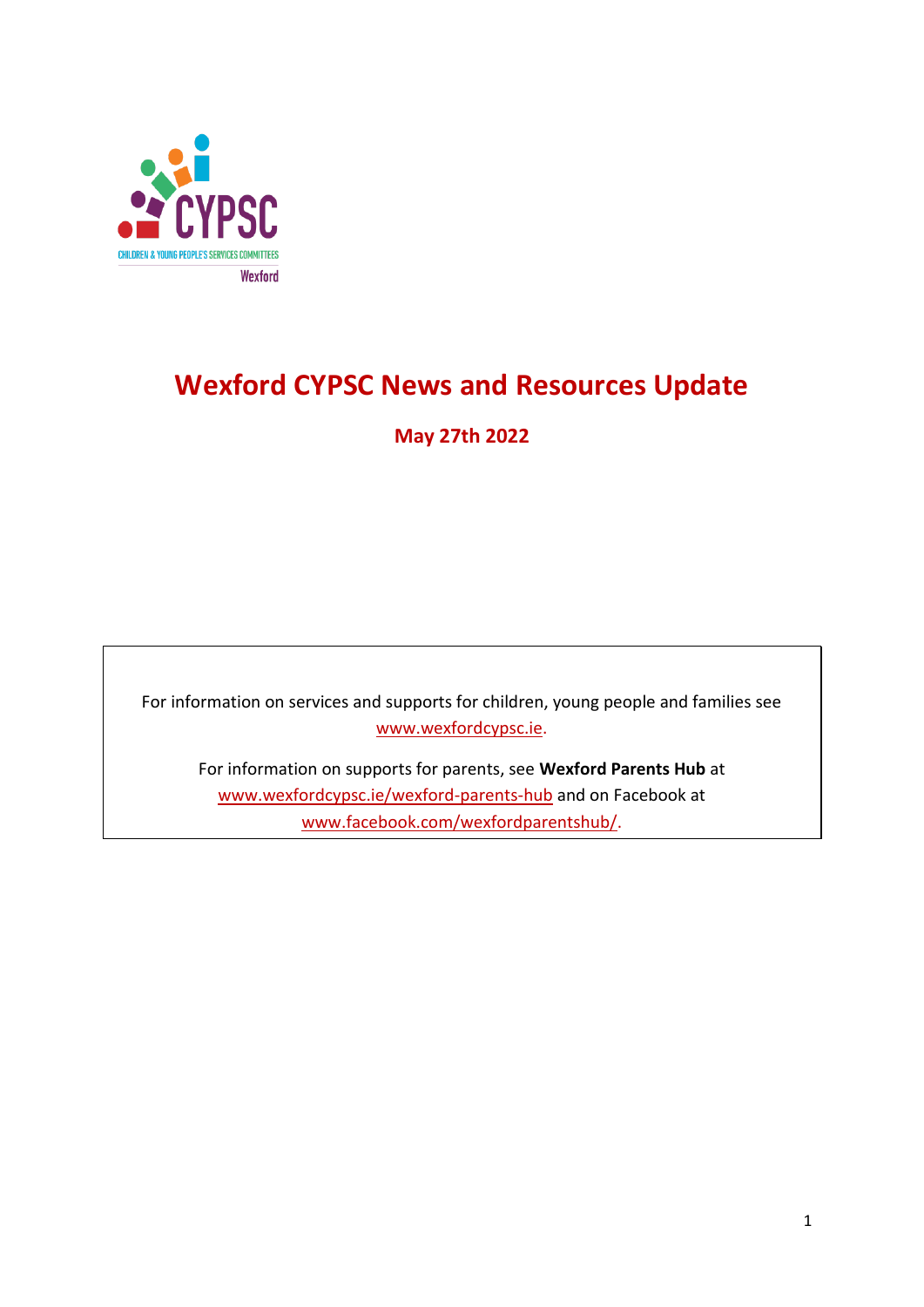### **CONTENTS**

#### **Ukraine Supports;**

P.3 : Children First and Responses to Ukraine Crisis

#### **Parent Supports;**

P.5 : Understanding Anxiety and Supporting My Child": Archways

#### **Webinars & Training;**

- P.6 : Kinia : STEAM and Digital Media Training Opportunities Available
- P.8 : "Plugged In Switched Off" Online Safety Programme : Barnardos
- P.10 : Social Inclusion Forum 2022 | CWI / EAPN Preparatory Workshops

### **Surveys;**

P.12 : Survey on the impacts of COVID-19 on adults aged 18-29 years old living in Ireland-Participants Needed.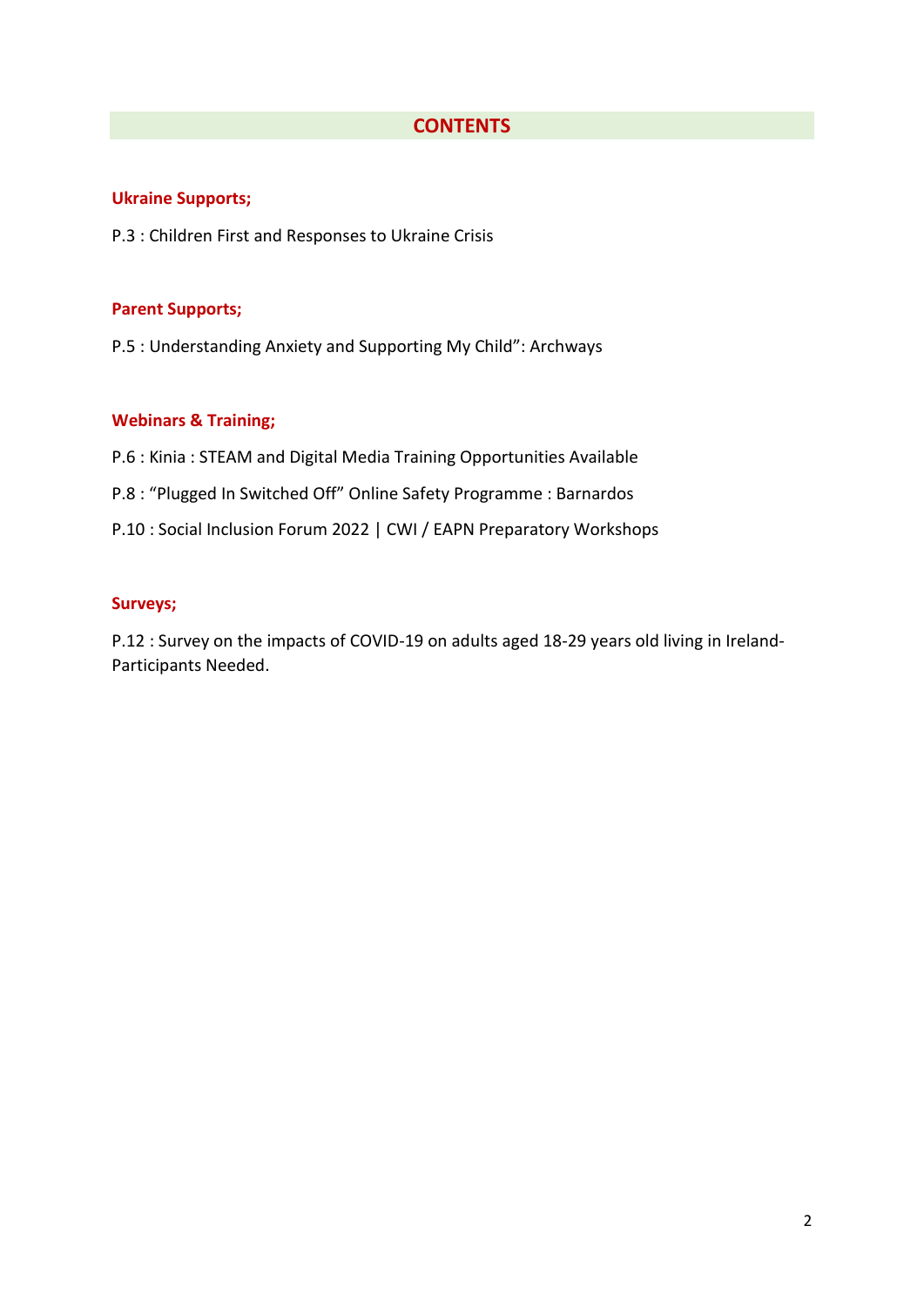### **UKRAINE SUPPORTS**

### **○ Children First and Responses to Ukraine Crisis**

As you may be aware since the outbreak of the conflict in Ukraine, the DCEDIY, along with a number of other Departments and Agencies, is working as part of the whole-of-Government response to meet the immediate accommodation needs of those fleeing the conflict.

#### **Children First Information & Guidance;**

Could we take this opportunity to remind you of the responsibility on all Government Departments to ensure that children and young people are kept safe while accessing services provided or funded by each department. This includes any new services developed as part of the response to the Ukraine crisis. It is also the responsibility of departments to ensure that all staff in the department itself, the sectors and agencies under the remit of the department and the services funded by the department are aware of and comply with the obligations contained in the Children First Act 2015 and the Children First National Guidance. The website that was developed late last year as part of Children First Awareness Week contains useful basic information about Children First, including links to the Act and National Guidance [gov.ie/childrenfirst](https://scanner.topsec.com/?d=2304&r=show&u=gov.ie%2Fchildrenfirst&t=c4817a68981af6be314137352ba28c3f6dff6cf9) 

Tusla has developed helpful resources on statutory obligations as well as safeguarding best practice for organisations working with children and young people. These are available on their website [https://www.tusla.ie/children-first/organisations/ .](https://scanner.topsec.com/?d=2304&r=show&u=https%3A%2F%2Fwww.tusla.ie%2Fchildren-first%2Forganisations%2F&t=df9633933e3e00a70583d7a0e861fb61b01b7dfb) Resources include *Guidance on Developing a Child Safeguarding Statement* and *Child Safeguarding: A Guide for Policy, Procedure and Practice*  [https://www.tusla.ie/children-first/organisations/what-is-a-child-safeguarding-statement/how-do-i](https://scanner.topsec.com/?d=2304&r=show&u=https%3A%2F%2Fwww.tusla.ie%2Fchildren-first%2Forganisations%2Fwhat-is-a-child-safeguarding-statement%2Fhow-do-i-develop-a-child-safeguarding-statement%2F&t=7e87e7137d6f8783cfef09156a164ba4babc1b9b)[develop-a-child-safeguarding-statement/](https://scanner.topsec.com/?d=2304&r=show&u=https%3A%2F%2Fwww.tusla.ie%2Fchildren-first%2Forganisations%2Fwhat-is-a-child-safeguarding-statement%2Fhow-do-i-develop-a-child-safeguarding-statement%2F&t=7e87e7137d6f8783cfef09156a164ba4babc1b9b) 

#### **Children First eLearning Programme;**

You might also consider if there would be merit in encouraging your own departmental and agency staff to complete the Children First eLearning Programme, particularly where they will be in direct contact with families and children from Ukraine. The programme is at an introductory level and covers topics including recognising and reporting child abuse, the role of mandated persons and the responsibilities of organisations working with children and young people. The online training programme is available on the Tusla website at [https://www.tusla.ie/children-first/children-first-e](https://scanner.topsec.com/?d=2304&r=show&u=https%3A%2F%2Fwww.tusla.ie%2Fchildren-first%2Fchildren-first-e-learning-programme%2F&t=305363685d39e831c5bd0f2e5443c277ac4b9c2e)[learning-programme/ .](https://scanner.topsec.com/?d=2304&r=show&u=https%3A%2F%2Fwww.tusla.ie%2Fchildren-first%2Fchildren-first-e-learning-programme%2F&t=305363685d39e831c5bd0f2e5443c277ac4b9c2e)

#### **Child Protection Concerns;**

Anyone with a child protection concern should contact their local duty social work office, details are available on the Tusla website at [https://www.tusla.ie/children-first/contact-a-social-worker3/ o](https://scanner.topsec.com/?d=2304&r=show&u=https%3A%2F%2Fwww.tusla.ie%2Fchildren-first%2Fcontact-a-social-worker3%2F&t=43a8367a3f879828b065a650f627f87b55027a04)r through the Tusla online portal at [https://www.tusla.ie/children-first/web-portal/ .](https://scanner.topsec.com/?d=2304&r=show&u=https%3A%2F%2Fwww.tusla.ie%2Fchildren-first%2Fweb-portal%2F&t=bb0b618c21e637500e46fbe8246f8948256e2d01) In cases of emergency, where a child or young person appears to be at immediate and serious risk, An Garda Síochána (AGS) should be contacted.

#### **Human Trafficking;**

Human trafficking involves the use of deception, threats or physical force to move a victim from one place to another in order to exploit them. In the case of children, no force is required - the very act of transporting a child into exploitative conditions constitutes trafficking. You can read more about the different types of human trafficking, including warning signs that can help you to identify victims, on the Government's anti-human trafficking website, **blueblindfold.gov.ie**. If you are concerned that a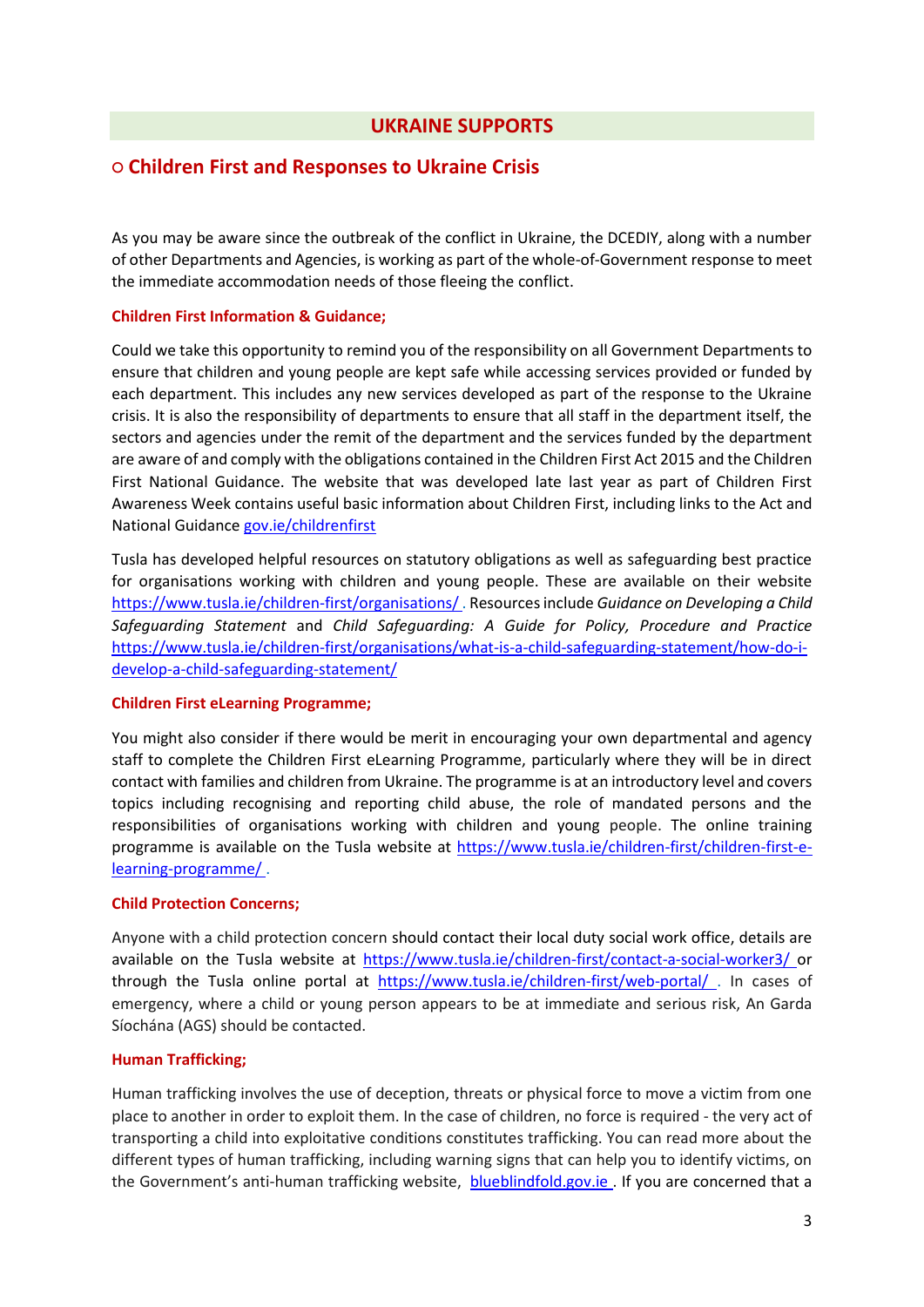child or young person may have been trafficked, you should report your concerns to AGS without delay at 1800 666 111 or 999/112 or blueblindfold@garda.ie.

CFIDIG members are requested to bring this information to the attention of your departmental and agency colleagues and sectors/services under the remit of your department who are involved in the Ukraine response.

Lara Hynes, CFIDIG Chairperson

Acting Assistant Secretary, Child Policy & Tusla Governance Division

An Roinn Leanaí, Comhionannais, Míchumais, Lánpháirtíochta agus Óige Department of Children, Equality, Disability, Integration and Youth

Bloc 1, Plaza Míseach, 50-58 Sráid Bhagóid Íontarach, Baile Átha Cliath 2 D02 XW14 Block 1, Miesian Plaza, 50 -- 58 Lower Baggot Street, Dublin. 2 D02 XW14 Freepost F5055



An Roinn Leanai, Comhionannais,<br>Míchumais, Lánpháirtíochta agus Óige<br>Department of Children, Equality, Disability, Integration and Youth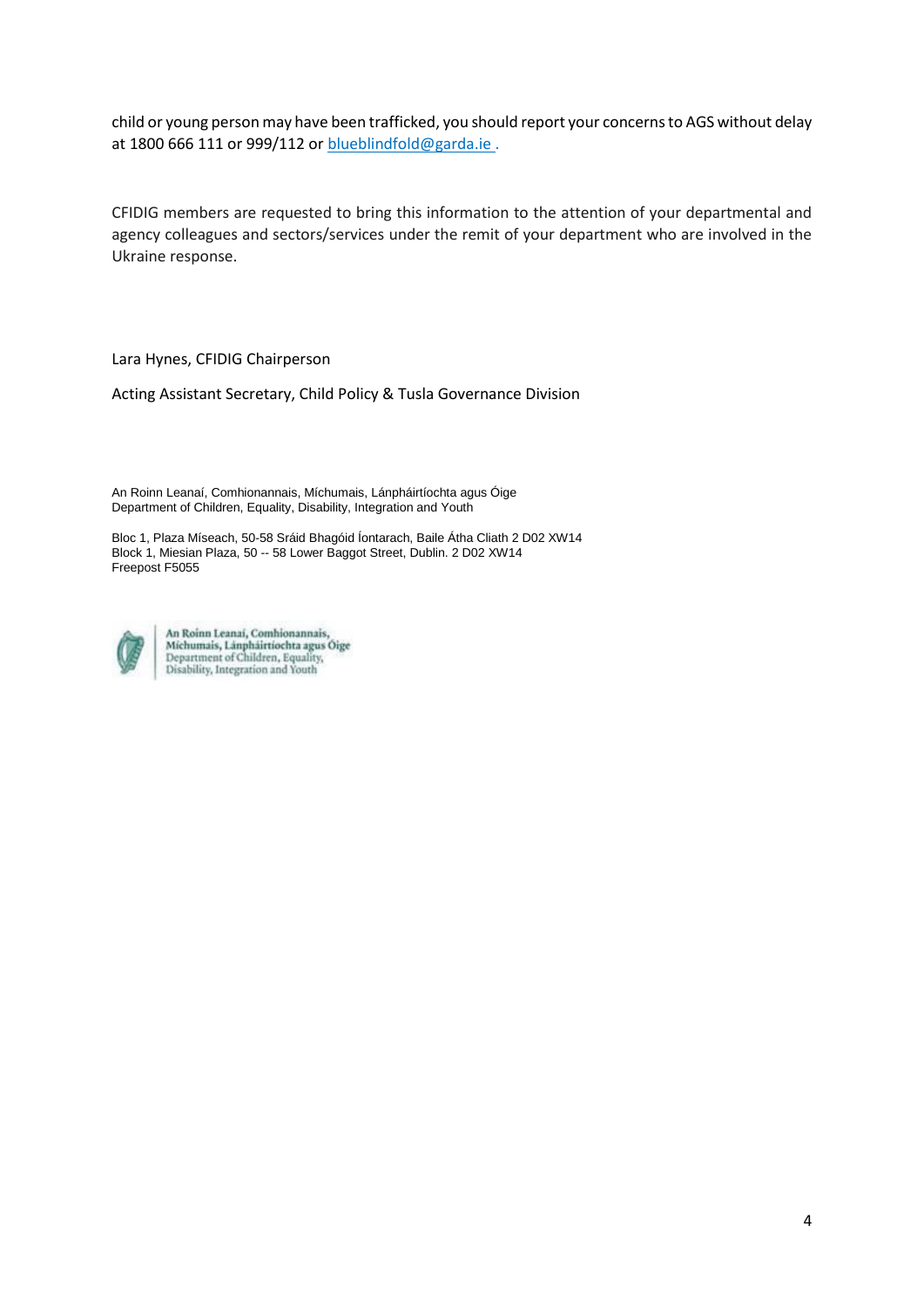### **PARENTING SUPPORT**

### **"Understanding Anxiety and Supporting My Child": Archways**



Archways is a national organisation working in collaboration with local and national agencies. Based in Clondalkin, we research, develop, and promote evidence-based programmes for children, young people, parents and the professionals that support them.

At Archways, we are delighted to invite parents and guardians to attend a free live webinar "**Understanding Anxiety & Supporting my Child**", taking place on **Wednesday, the 1st of June 2022.**

This 90 minute webinar will take place twice on this date, in the morning from **10am – 11.30am,** and in the evening from **7pm – 8.30pm**, so if you are interested in attending, you can register for the time that suits you best.

To book a place at the morning webinar taking place from **10am to 11.30am**, please click [here](https://scanner.topsec.com/?d=2304&r=show&u=https%3A%2F%2Fwww.eventbrite.ie%2Fe%2Funderstanding-anxiety-supporting-my-child-tickets-319342250267&t=c9fa15e362d060b96fe10a16cd7ea97b2b28756e)

To book a place at the evening webinar taking place from **7pm – 8.30pm,** please click [here](https://scanner.topsec.com/?d=2304&r=show&u=https%3A%2F%2Fwww.eventbrite.ie%2Fe%2Funderstanding-anxiety-supporting-my-child-tickets-319341167027&t=354295a2a995a11001c72e11f5632a5817856dd6)

The webinar aims to help parents and guardians of children from birth to 18 years to:

- Understand the difference between worry, stress and anxiety
- Develop an understanding of how worry, stress and anxiety can affect children and young people
- Develop tools and strategies to support children and young people
- Better understand factors which affect and influence children's development
- Explore self-care tools and strategies

This will be hosted via Zoom webinar, and a link to access the webinar will be emailed to attendees in advance of the date.

This webinar is kindly funded b[y basis.point.](https://scanner.topsec.com/?d=2304&r=show&u=https%3A%2F%2Fwww.basispoint.ie%2F&t=bf8d230e807fc13e6521f2472361d7c6610d031a)

Kind Regards,

Eimear Collins

Programme Coordinator / Facilitator

To access the Archways website click [here.](https://www.archways.ie/)

[http://www.blueskiesinitiative.ie](https://scanner.topsec.com/?d=2304&r=show&u=http%3A%2F%2Fwww.blueskiesinitiative.ie&t=d89214c5611953c61416a50c509a70dbca6cddf8) Find us on [Facebook,](https://scanner.topsec.com/?d=2304&r=show&u=http%3A%2F%2Fwww.facebook.com%2Fpages%2FArchways%2F322629140575%3Fref%3Dhl&t=4bffe81d6264d78662aab863cf7fec730fe3ed41) [Twitter](https://scanner.topsec.com/?d=2304&r=show&u=http%3A%2F%2Ftwitter.com%2Farchways&t=2605306b34ea5012263feb2fee23d9098ad212d6) & [Linkedin](https://scanner.topsec.com/?d=2304&r=show&u=https%3A%2F%2Fwww.linkedin.com%2Fcompany%2F78549928%2Fadmin%2F&t=47130510446deaa004a807a0399f3b3b8055f6c0)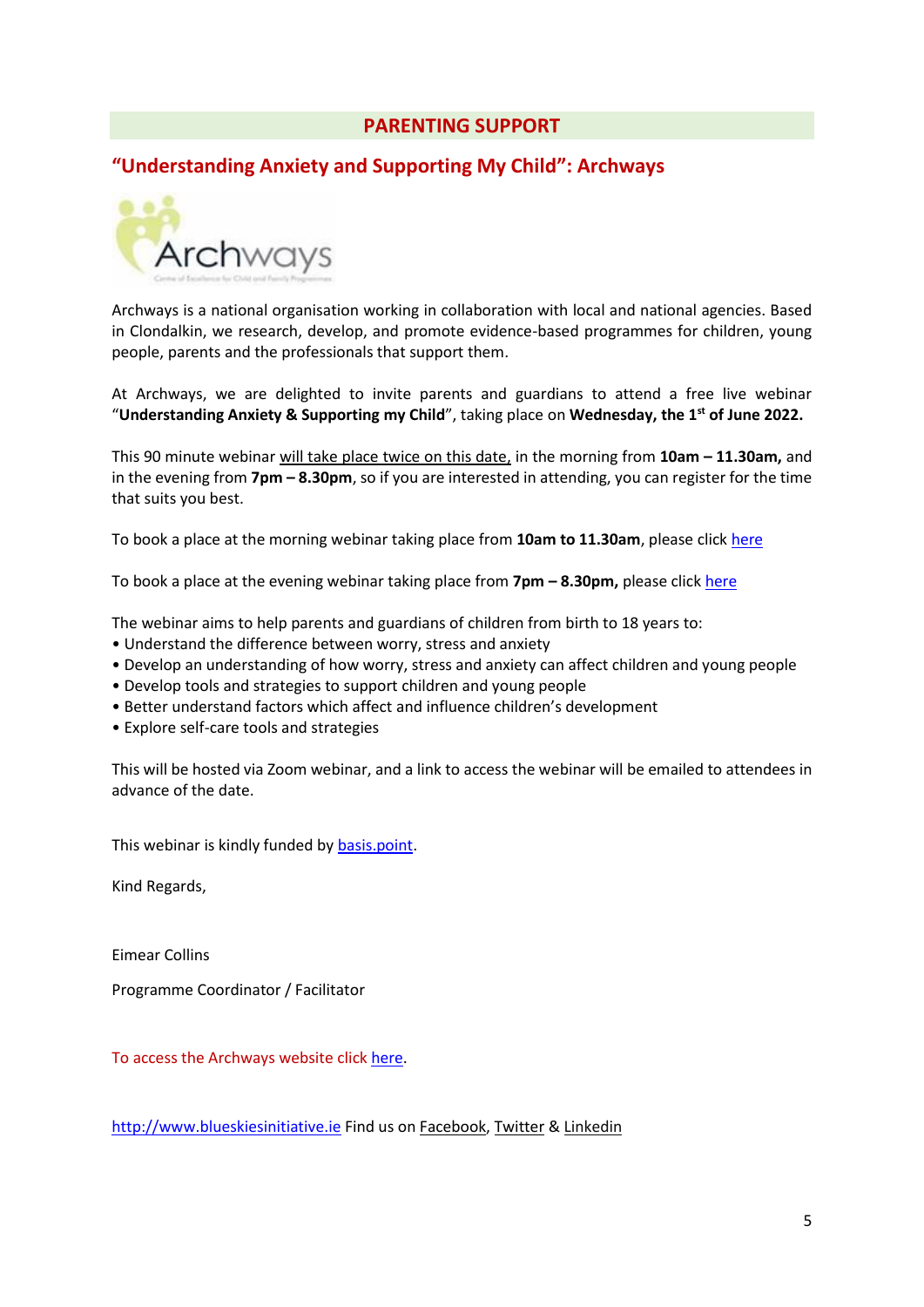#### **WEBINARS & TRAINING**

**○ Kinia : STEAM and Digital Media Training Opportunities Available**



Through the Creative Technologies programme funded by Creative Ireland (STEAM and digital media) we have some online training opportunities starting **next week**. It would be great if you could circulate this with your network, you may have people in mind that would be interested in taking on training.

This training will be running online in 2 two-hour sessions over two weeks. Online participants must be available for **both of these sessions** to complete the training.

The training is available to **staff or volunteers** working with young people in out of classroom settings (e.g. youth work organisations, school completion programmes, family resource centres, etc.). Individual participants can avail of **one** of these funded courses.

There are 3 different training types with the dates listed below:

**Training Type: Computer Science - Introduction to BBC Microbit**

**Online** Mon 30th May and Wed 8th June - 10am to 12pm

**[Click Here to Register](https://scanner.topsec.com/?d=2304&r=show&u=https%3A%2F%2Fkinia.ie%2Fetn%2Fintroduction-to-computer-science-online%2F&t=b8a969ef2e057c3af9ff0c6ddcc9ff6214c6e008)**

**Training Type: STEAM - Circuits and Maker activities**

**Online** Tue 31st May and Tue 7th June - 10am to 12pm

**[Click Here to Register](https://scanner.topsec.com/?d=2304&r=show&u=https%3A%2F%2Fkinia.ie%2Fetn%2Fan-introduction-to-steam-steam-online%2F&t=ae4f2cc7a514ab24a9ff4898ba1425ac57226aa5)**

**Training Type: Digital Creativity - Introduction to Mobile Filmmaking**

**Online** Wed 1st June and Wed 8th June - 10am to 12pm

**[Click Here to Register](https://scanner.topsec.com/?d=2304&r=show&u=https%3A%2F%2Fkinia.ie%2Fetn%2Fan-introduction-to-mobile-filmmaking-online-june%2F&t=8c561ad6c20da6b8b41ec050e7033e1588fe6cad)**

This is an automated booking system and the links above will direct people to their preferred training choice.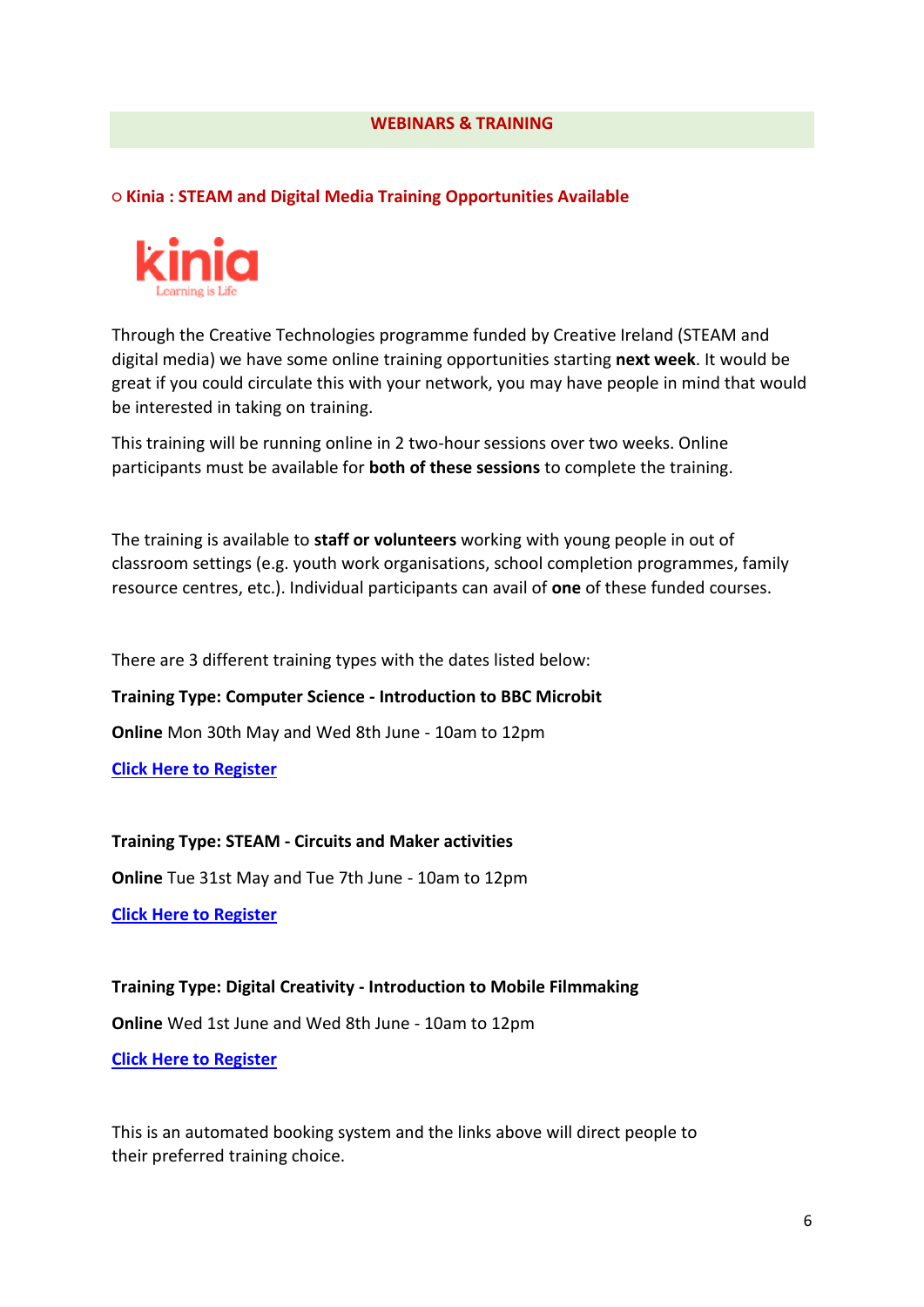To register:

- Add +1 ticket for the **'Funded Training Opportunity'**
- Complete the form adding details contact and organisation
- We will be in touch ahead of the course with the links for online training

If you have any queries or difficulties with booking you can get back to me at [paulamond@kinia.ie](mailto:paulamond@kinia.ie) or by phone on 086 1535787. Places will be allocated on a 'first come first served basis'. If places are filled we will arrange training for applicants for a later date. Looking forward to hearing from you.

More opportunities for in-person and online training are planned and we will be in touch soon.

Many thanks,

**Paul Amond, Programme Development, Kinia.**

**M:** 086 1535787

- **E:** [paulamond@kinia.ie](mailto:paulamond@camara.ie)
- **W:** [www.kinia.ie](https://scanner.topsec.com/?d=2304&r=show&u=http%3A%2F%2Fwww.kinia.ie%2F&t=b2c0dcbef013db5fd1ce82916af6e493815613e1)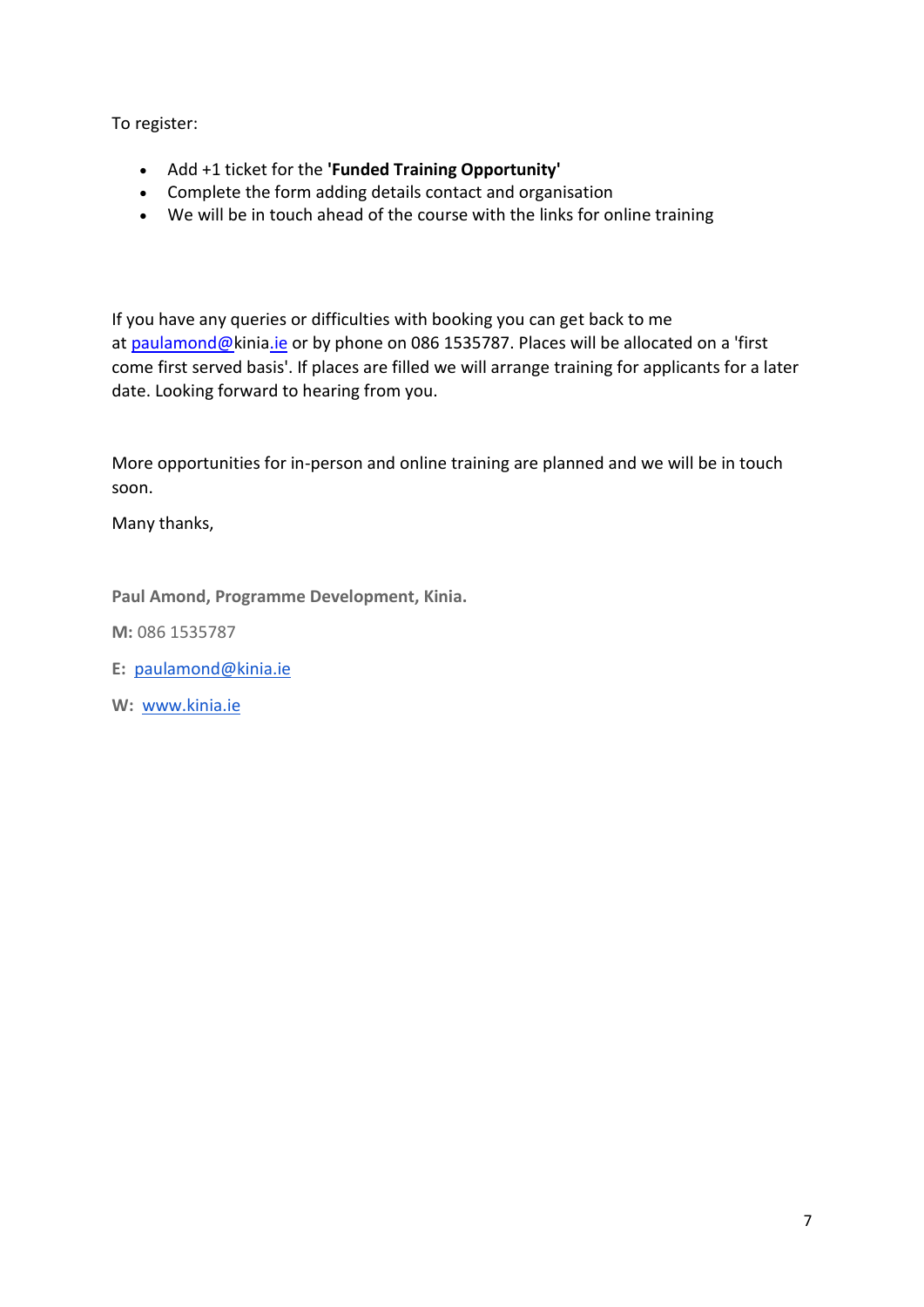#### **○ "Plugged In Switched Off" Online Safety Programme : Barnardos**



Supported by Google.org, our webinar is aimed at **principals**, **parents** and **professionals working with children**. You'll hear input from the Barnardos online safety programme, schools, young people, the tech industry and a representative from the Department of Education. This aims to be a practical, solution focused webinar about what cyberbullying looks like nowadays and what can be done to prevent it.

This conference will be recorded so you can watch it back if you can't attend on the day.

### **Agenda:**

10.00 Welcome, Anton Savage (MC)

### 10.05 Suzanne Connolly, CEO **Barnardos** / Clíodhna Purdue, **Barnardos Online Safety Programme**

10.20 **Webwise**, Youth Advisory Panel

10.35 An interview with Home School Community Liaison teacher, James Hayden, **Balbriggan ETNS**

10.45 Judith Lyons, Principal Officer, **Department of Education** (Chair of steering committee to update bullying guidance to schools)

10.50 Iain Bundred, **YouTube** Public Policy Manager/ Susan Moss, **Tik Tok** Public Policy Manager

11.05 **Panel discussion** with representatives from Barnardos, Tech industry and the Webwise youth panel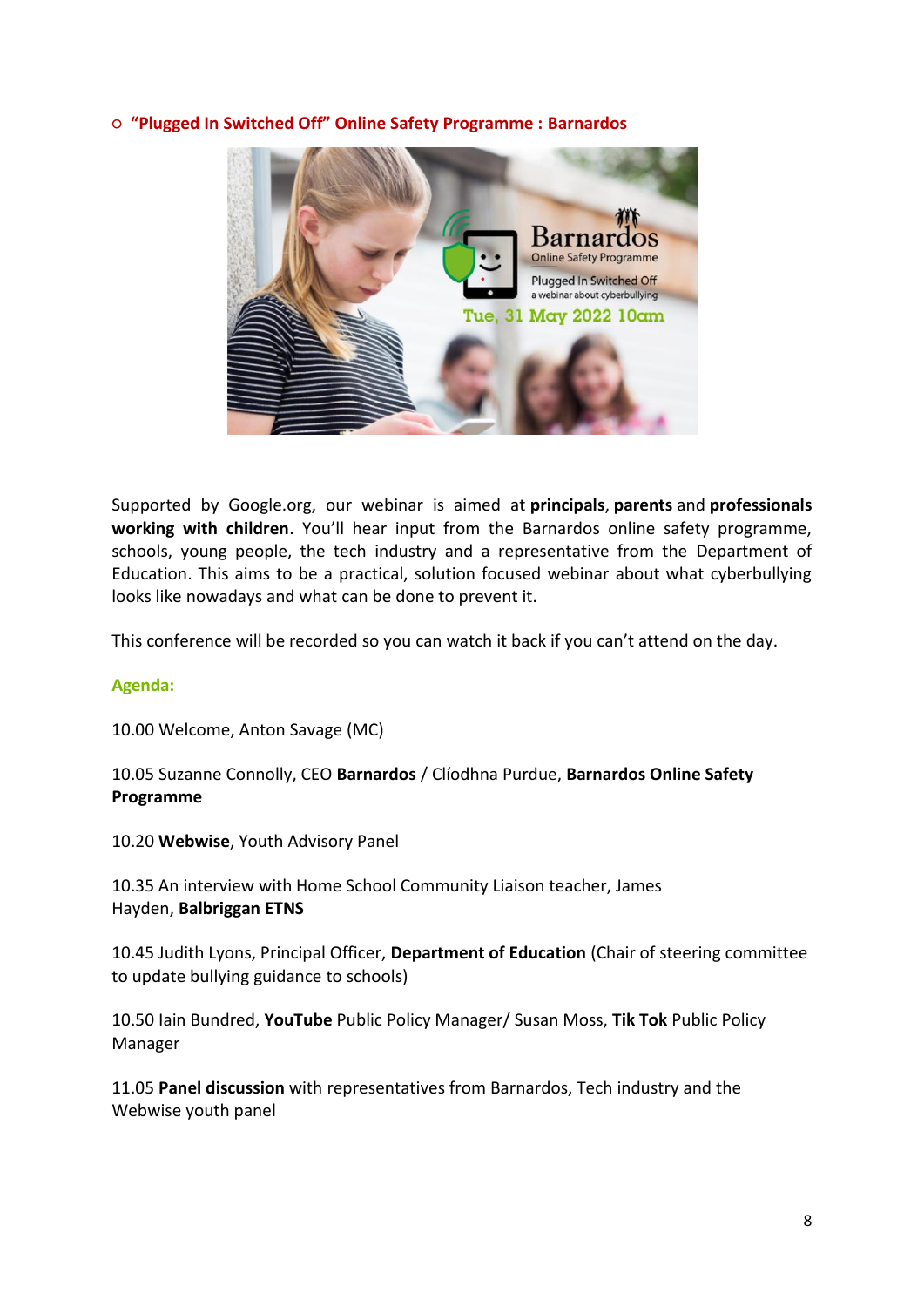#### **Our Partners**

Since September 2019, with support from Google.org, we are rolling out a 5 year online safety programme across the country, with the aim of reaching 1,000 schools and 82,000 students overall with our workshops in schools. Our Plugged in Switched off webinar series, aimed at parents and professionals, is also due to their support. As part of this Barnardos/Google partnership, we signpost to **Be Internet Legends**, a free multifaceted programme designed to teach younger children (age 7-11 year olds) about online safety. There are family guides for parents and lesson plans for teachers and can be used as a 'before' or 'after' teaching resources to our workshops.

**Registration** : To register for this event, click [here.](https://www.eventbrite.ie/e/plugged-in-switched-off-a-webinar-about-cyberbullying-registration-309722778167)

To access the Barnardos website, click [here.](https://www.barnardos.ie/about-us)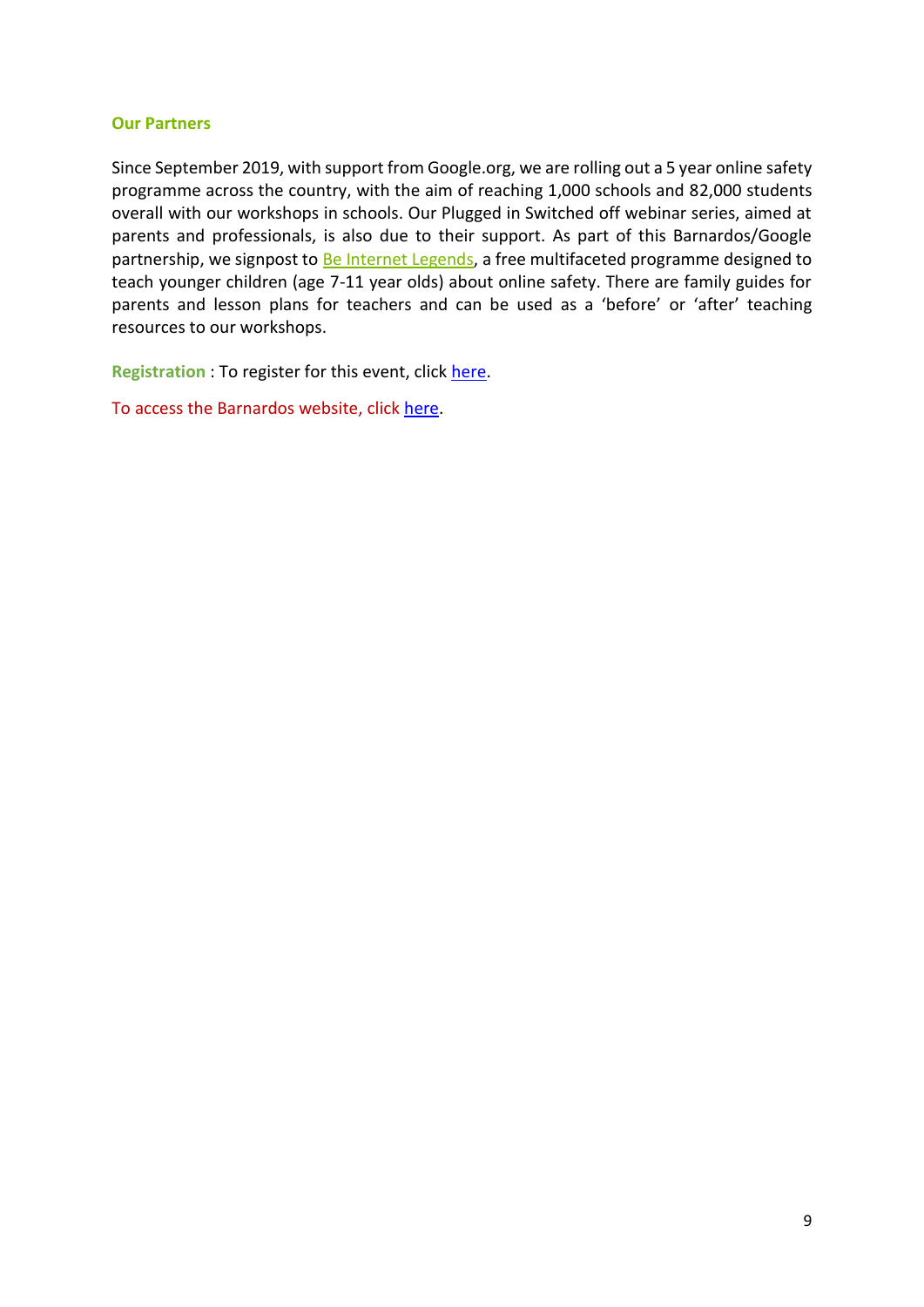## **○ Social Inclusion Forum 2022 | CWI / EAPN Preparatory Workshops**

#### **Maintaining Momentum** : **Implementing the Roadmap for Social Inclusion**

The Social Inclusion Forum (SIF) is one of the structures that supports the development and implementation of policy to address poverty and social exclusion as outlined in the current strategy, Roadmap for Social Inclusion 2020-2025.

### The theme of SIF 2022 is **Maintaining Momentum: Implementing the Roadmap for Social Inclusion**

SIF 2022 will be held on **June 22nd in the Bracken Court Hotel, Balbriggan** and provide an important opportunity to engage with the midterm review of the Roadmap, as well as engaging with a number of the issues relevant to those experiencing poverty and their representative organisations.

#### **SIF 2022 will focus on:**

- Core essentials the Cost of Living and Income Adequacy
- Supporting Communities
- Social Inclusion and Children
- Social Inclusion and People with Disabilities

#### **CWI/EAPN Ireland Preparatory Workshops**

Community Work Ireland and the European Anti-Poverty Network Ireland will hold a series of preparatory workshops that will provide an overview of the Roadmap for Social Inclusion and the workshop themes, and provide the opportunity for civil society, communities and stakeholders to discuss the issues. Feedback from the workshops will be presented to the opening Plenary of SIF 2022.

#### **Workshop # 1**

Date: Tuesday May 31st 11am-1pm Location: Online Theme: Core Essentials & Social Inclusion and Children Register[: Here](https://us06web.zoom.us/meeting/register/tZcpc-isqTktHd3SYaXC6aqouM5b9uSGu3eE)

#### **Workshop # 2**

Date: Thursday June 2nd 2pm-4pm Location: Galway City Partnership, 3 The Plaza, Headford Road, Galway Theme: All themes Register[: Here](https://www.surveymonkey.com/r/SIF2022PrepWorkshops)

**Workshop # 3** Date: Wednesday June 8th 10.30am-1pm Location: F2 Centre, Rialto, Dublin Theme: All Themes Register: [Here](https://www.surveymonkey.com/r/SIF2022PrepWorkshops)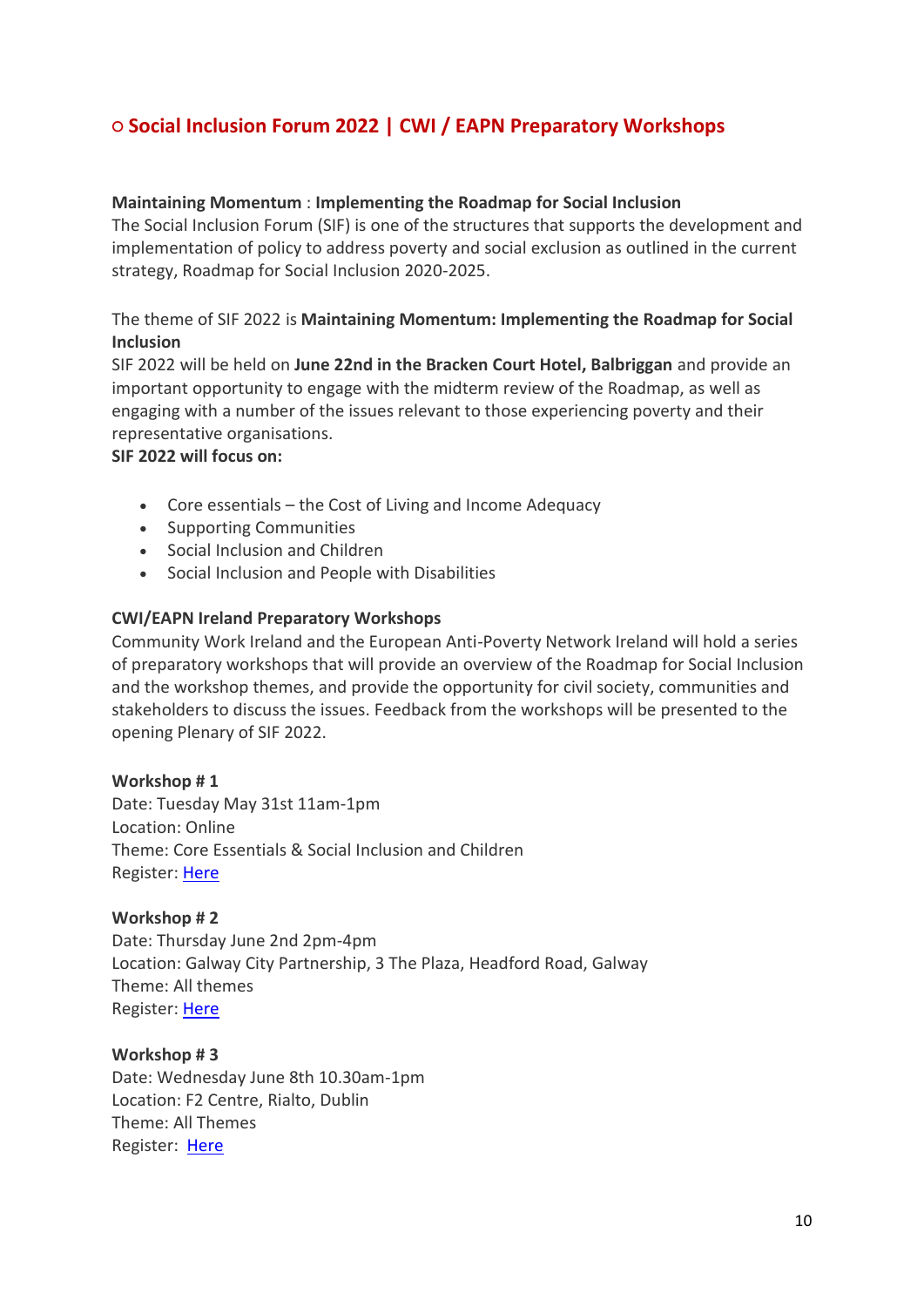**Workshop # 4** Date: Friday June 10th 11am-1pm Location: Online Theme: Supporting Communities & Social Inclusion and People with Disabilities Register[: Here](https://us06web.zoom.us/meeting/register/tZIscuuurzsqGdIVEHk1fA8dzZBEvSMfAq4A)

EAPN Ireland and the CWI would like to encourage the participation of people with direct experience of issues that emerge from the preparatory workshops at the Social Inclusion Forum in Dublin. A small budget is available to support the participation costs of a number of people from the preparatory workshops from unfunded or under-funded groups and unwaged individuals to attend the SIF. There will be further information on this at the workshops.

For more information, please contact **[info@cwi.ie](mailto:info@cwi.ie)**

To access the Social Inclusion Forum website, click [here](http://www.socialinclusion.ie/SocialInclusionForum.html)